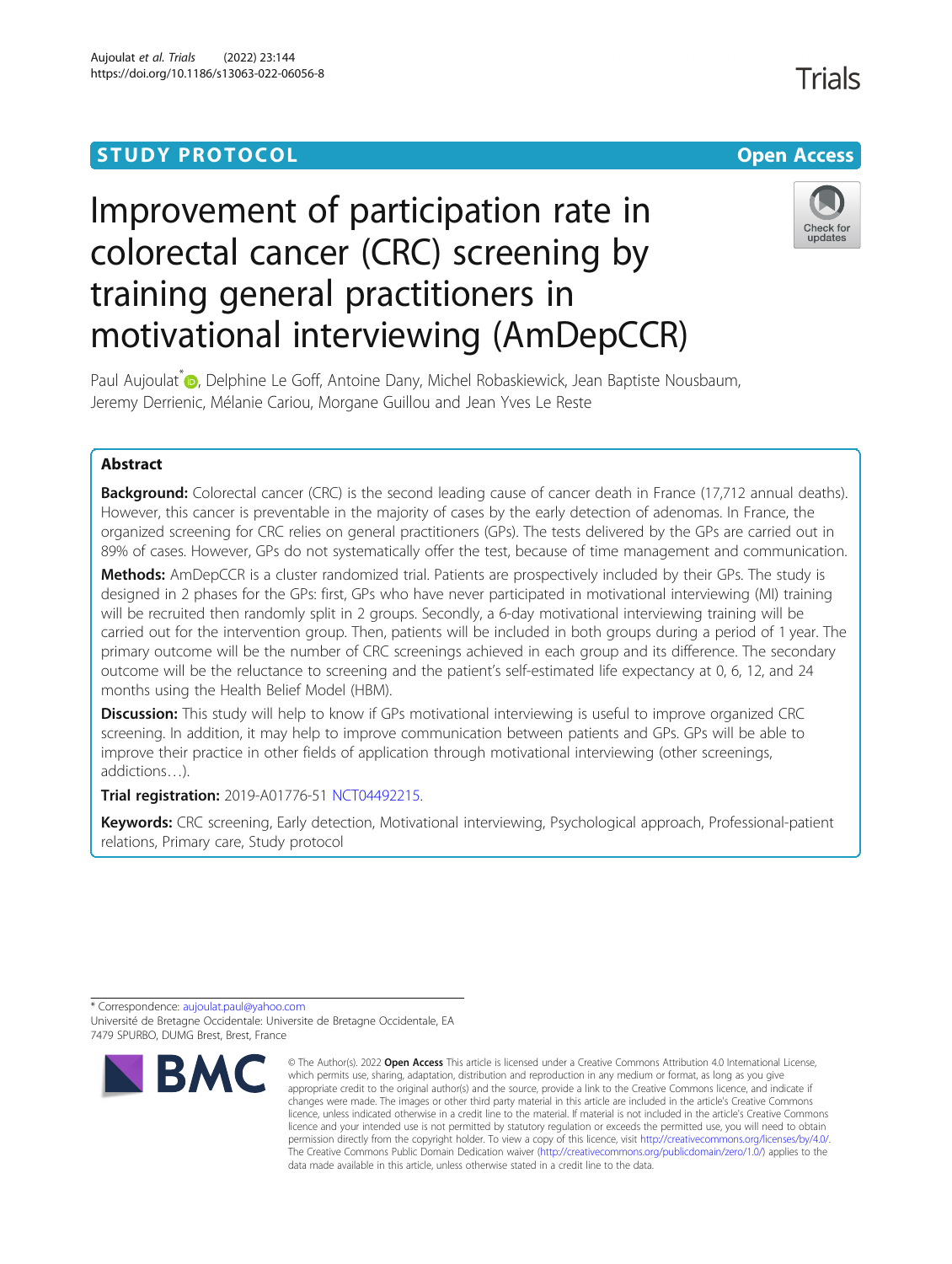## Administrative information

Note: the numbers in curly brackets in this protocol refer to SPIRIT checklist item numbers. The order of the items has been modified to group similar items (see [http://www.equator-network.org/reporting-guidelines/](http://www.equator-network.org/reporting-guidelines/spirit-2013-statement-defining-standard-protocol-items-for-clinical-trials/) [spirit-2013-statement-defining-standard-protocol-items](http://www.equator-network.org/reporting-guidelines/spirit-2013-statement-defining-standard-protocol-items-for-clinical-trials/)[for-clinical-trials/](http://www.equator-network.org/reporting-guidelines/spirit-2013-statement-defining-standard-protocol-items-for-clinical-trials/)).

| Title $\{1\}$                                                 | Improvement of the participation rate<br>in colo-rectal cancer (CRC) screening by<br>training general practitioners in motiv-<br>ational interviewing (AmDepCCR)                                                                                                                                                                                                                                                                                                                                                                                                                                                                                                                                                                                                                                                                                                                     |  |  |  |  |
|---------------------------------------------------------------|--------------------------------------------------------------------------------------------------------------------------------------------------------------------------------------------------------------------------------------------------------------------------------------------------------------------------------------------------------------------------------------------------------------------------------------------------------------------------------------------------------------------------------------------------------------------------------------------------------------------------------------------------------------------------------------------------------------------------------------------------------------------------------------------------------------------------------------------------------------------------------------|--|--|--|--|
| Trial registration {2a and 2b}.                               | 2019-A01776-51<br>https://www.clinicaltrials.gov/ct2/<br>history/NCT04492215?A=1&B=1&C=<br>merged#StudyPageTop                                                                                                                                                                                                                                                                                                                                                                                                                                                                                                                                                                                                                                                                                                                                                                       |  |  |  |  |
| Protocol version {3}                                          | V2.0 03/11/2020                                                                                                                                                                                                                                                                                                                                                                                                                                                                                                                                                                                                                                                                                                                                                                                                                                                                      |  |  |  |  |
| Funding {4}                                                   | University of Western Brittany<br>(Université de Bretagne occidentale -<br>UBO)                                                                                                                                                                                                                                                                                                                                                                                                                                                                                                                                                                                                                                                                                                                                                                                                      |  |  |  |  |
| Author details {5a}                                           | Jean Yves Le Reste. MD, PhD, HDR,<br>Professor of general practice. EA 7479<br>SPURBO. DUMG Brest.<br>Paul AUJOULAT, MD. EA 7479 SPURBO.<br>DUMG Brest.<br>Michel Robaszkiewicz MD, PhD,<br>Professor of Hepatogastroenterology.<br>EA 7479 SPURBO, Director of the<br>Finistere registry of digestive tumor.<br>Jean-Baptiste Nousbaum MD, PhD,<br>Professor, hepatogastroenterologist. EA<br>7479 SPURBO. Finistere registry of<br>digestive tumor.<br>Delphine Le Goff MD, MoS. EA 7479<br>SPURBO. DUMG Brest.<br>Jeremy Derrienic. MD. MoS. EA 7479<br>SPURBO. DUMG Brest.<br>Mélanie Cariou EA 7479 SPURBO.<br>Coordinator-methodologist, Finistere<br>registry of digestive tumor.<br>Morgane Guillou MD, PhD. Psychatrist.<br>EA 7479 SPURBO<br>Antoine Dany, PhD. Public Heatlh Care,<br>Epidemiologist. EA 7479 SPURBO<br>Jerome Fonseca MD, EA 7479 SPURBO.<br>DUMG Brest. |  |  |  |  |
| Name and contact<br>information for the trial<br>sponsor {5b} | Regional University Hospital Center of<br><b>Brest</b><br>Centre hospitalier regional et<br>universitaire de Brest (CHRU)<br>2 Avenue Foch<br>29609 Brest Cedex                                                                                                                                                                                                                                                                                                                                                                                                                                                                                                                                                                                                                                                                                                                      |  |  |  |  |
| Role of sponsor {5c}                                          | GPs randomization, data collection, data<br>quality, data analysis.                                                                                                                                                                                                                                                                                                                                                                                                                                                                                                                                                                                                                                                                                                                                                                                                                  |  |  |  |  |

## Introduction

## Background and rationale {6a}

Screening for colorectal cancer (CRC) is an important public health issue. Firstly, CRC is a common cancer worldwide: it is the third most common cancer in men and the second most common cancer in women. There are more than 1.2 million patients diagnosed with CRC and more than 600,000 deaths from the disease each year [[1\]](#page-10-0).

Secondly, the prognosis of CRC depends on its evolutionary stage at the time of discovery. The earlier the cancer is diagnosed, the better its prognosis will be. Because CRC often develops without symptoms or clinical signs at first, it is often diagnosed at later stages. Organized screening (OS) can detect CRC at an early stage of its development and detect lesions before cancer, allowing the disease to be treated. Thirdly, CRC most often develops from small, asymptomatic benign tumors called adenomas or adenomatous polyps. About 80% of CRC are estimated to occur from the transformation of adenomas. Some adenomas have a higher risk of malignant transformation (advanced adenomas) and it takes an average of 10 years for an adenoma to develop into a cancer [[2\]](#page-10-0).

There are different levels of risk for CRC among the population: 80% of CRCs are said to be sporadic because they occur without a particular context (average risk). Their frequency increases especially after 50 years, 15% of which are linked to a familial predisposition (personal or family history) or to pre-existing colon disease (high risk); 5% are linked to a genetic disease (very high risk). The prevention methods for CRC are adapted to this level of risk and the attending physician is the one who offers the prevention method that is adapted to each case. If someone belongs to the category of subjects at high or very high risk, they should be referred to a gastroenterologist offering to perform a colonoscopy as a first-line treatment depending on the level of risk and age. In case of very high risk, they will also be referred to a genetic consultation. The population at medium risk for CRC is the target of the French national organized screening program for CRC. This organized screening is intended for all people aged 50 to 74 years old who have no symptoms or particular risk factors. It consists of carrying out a test for blood in the stools every 2 years. This test can detect occult bleeding (not visible). Indeed, CRC or advanced adenomas can bleed intermittently and quietly and be responsible for invisible bleeding that can be detected by a stool test [[2](#page-10-0)].

When CRC is detected at an early stage, the prognosis is good with more than 90% of survival rate at 5 years and the treatments used are less heavy, allowing a better quality of life. At the end of their first organized screening campaign for CRC, a study carried out by the Finistere digestive tumor register and the Association for cancer screening in Finistere (CRCDC) compared the characteristics of the lesions detected during 2060 colonoscopies performed after a positive test and 3794 colonoscopies performed as part of an individual screening [[3\]](#page-10-0). A total of 827 adenocarcinomas of the colon and rectum were recorded. The diagnosis was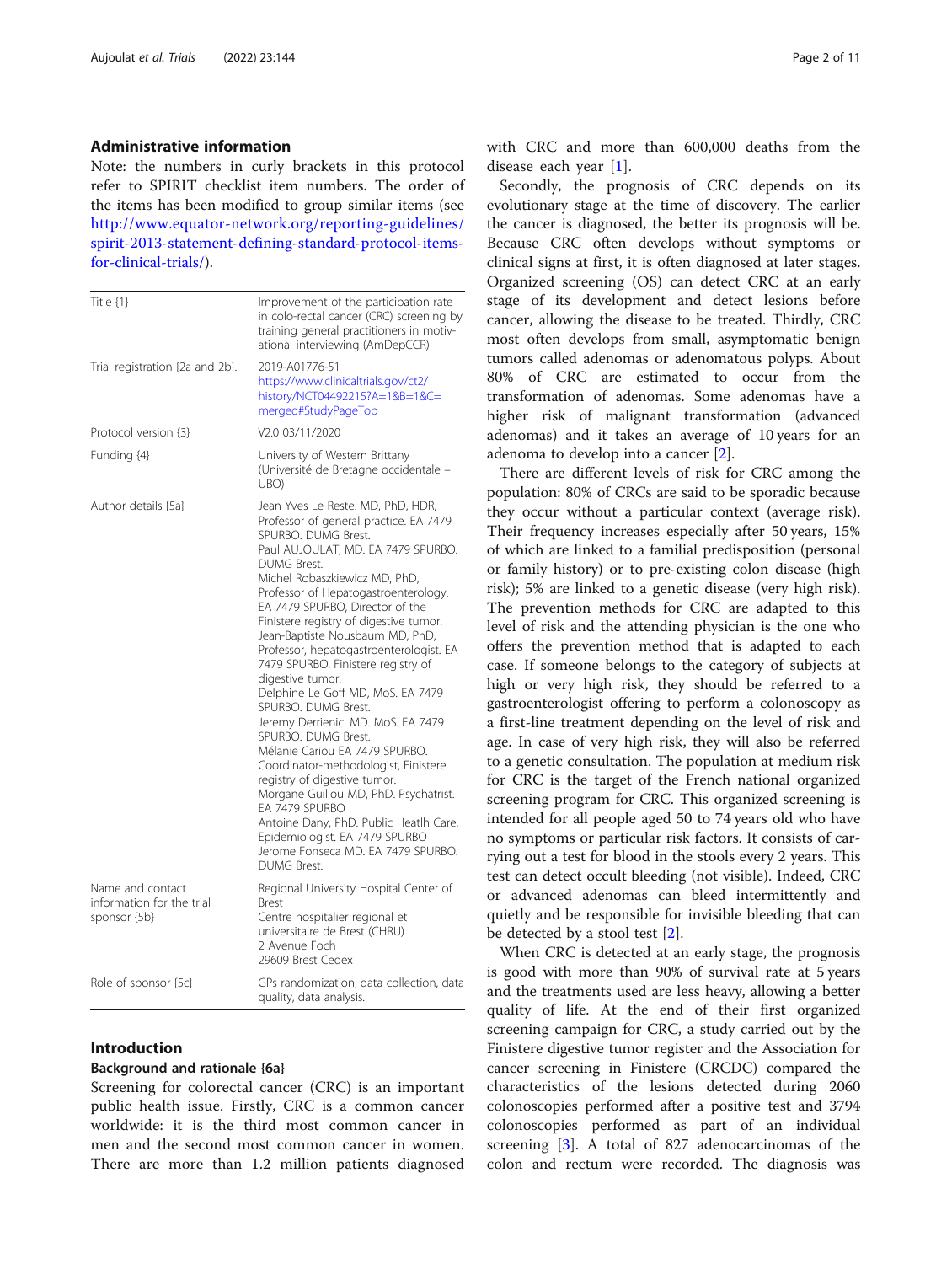made following a positive Hemoccult II® test for 212 cancers and following individual screenings for 54 cancers. The remaining 561 cancers are related to the non-responding population. The proportion of cancers with a good prognosis (UICC stage 0 to II) was higher in the context of organized screening (78,4%) and individual screening (80%), than in the non-responding population  $(57,2\%)$   $(p< 0.001)$ . The yield of colonoscopy for advanced adenomas was higher in organized screening than in individual screening: 32 and 15 per 100 colonoscopies. This advance in diagnosis provided by screening resulted in a better prognosis of cancers which were diagnosed during screening (specific 5-year survival rate of 89%) than that of cancers diagnosed in the population that did not agree to invitations to the screening.

Until 2015 in France, organized screening for CRC was based on the Hemoccult test, the main criticism of which was its lack of sensitivity and the cumbersome nature of its implementation. The immunological test (OC Sensor) which replaced it, is a more reliable, easierto-use test. It only requires a single stool sample (compared to 6 for the previous test). It can detect 2 to 2.5 times more cancers than the previous test and 3 to 4 times more polyps. Like any drug test, its reliability is not of 100%. An early cancer or a polyp may not bleed and may remain undetectable while the test is performed. These cancers that are diagnosed after a negative test are called "interval cancers." They justify repeating the test every 2 years. These interval cancers have a better prognosis in people who get tested every 2 years than in those who do not screen regularly.

Organized screening takes place as follows: mediumrisk subjects aged between 50 and 74 years are invited by mail, every 2 years, to consult their attending physician so that they can receive a screening test. The invitation letter is sent by the structure in charge of screening in each department (CRCDC for Finistere). The screening kit can also be given by the attending physician during a consultation. The GP then checks that their patient meets the eligibility criteria for organized screening (verification of the level of risk and the absence of symptoms or colonoscopy within 5 years) and directs them, if necessary, to the prevention modality which is adapted to their situation. This screening test is performed by the patient at home. It consists of taking a stool sample and sending it to a centralized medical biology laboratory in a prepaid envelope supplied with the kit containing the test. A detailed, illustrated user manual delivered with the test, facilitates its implementation. The laboratory transmits the result of the test within 15 days, with copies to the attending physician and to the management structure. If the result is negative (approximately 96% of cases), it means that no bleeding that could indicate the presence of cancer or precancerous lesions was

detected at the time of the test. The test should be repeated every 2 years. If the result is positive (around 4% of cases), this does not necessarily mean that there is cancer, but merely that blood has been detected in the stool. To identify its origin, the GP refers their patients to a gastroenterologist who will perform a colonoscopy. As part of screening, colonoscopy detects a polyp in 30 to 40% of cases and cancer in 8% of cases. In more than half of the cases, it does not detect any anomalies.

The participation rate in organized screening for CRC (CRC OS) has been insufficient in France since its generalization in 2009 (32% on average) [[4\]](#page-10-0). GPs play an important role in this screening because they are the main interlocutors to encourage target patients (50–74 years old) to participate. Thus, tests delivered by GPs are performed in 89% of cases by patients, unlike tests delivered by other means (pharmacists, relaunching of screening associations, etc.), which lead to the described average of 32%.

Therefore, the GP-patient therapeutic relationship is essential in the promotion of CRC OS and should be used to improve its coverage rate. A systematic review of the literature of recent studies conducted with GPs shows that training in communication (motivational interviewing) increases the number of tests performed from 11 to 12.2%  $[5-8]$  $[5-8]$  $[5-8]$ . There is also evidence of a stronger effect in women than in men for these interventions [\[9](#page-10-0)], which may lead to a gender analysis of the results. All of these data indicate that a GP-patient therapeutic relationship which is centered on the patient's expectations makes it possible to cope with the resistance of an apparently healthy patient. It may help to perform a test that can lead to the diagnosis of a disease, with perhaps a gender difference.

GPs have already realized the value of motivational interviewing techniques. They understand its purpose, which is to enable behavioral changes in patients and to improve the process of shared medical decision-making [[10\]](#page-10-0). Motivational interviewing is widely described and used as a technique that allows positive reinforcement of the patient and improves adherence and therapeutic alliance. Whether it is to stop drinking in social behavior disorders or addictions  $[11]$  $[11]$  $[11]$ , smoking in the context of COPD, improving nutrition in the context of type 2 diabetes, or doing more physical exercise for cardiovascular diseases, these interventions are effective [[12\]](#page-10-0). These change techniques are among their major daily concerns [[13,](#page-10-0) [14](#page-10-0)] and meet their clinical needs. These are also at the heart of their core competencies, which promotes a holistic vision of the patient, and care centered on the patient's needs. Membership of GPs is described and several continuing medical training organizations in France have developed training courses specifically dedicated to them.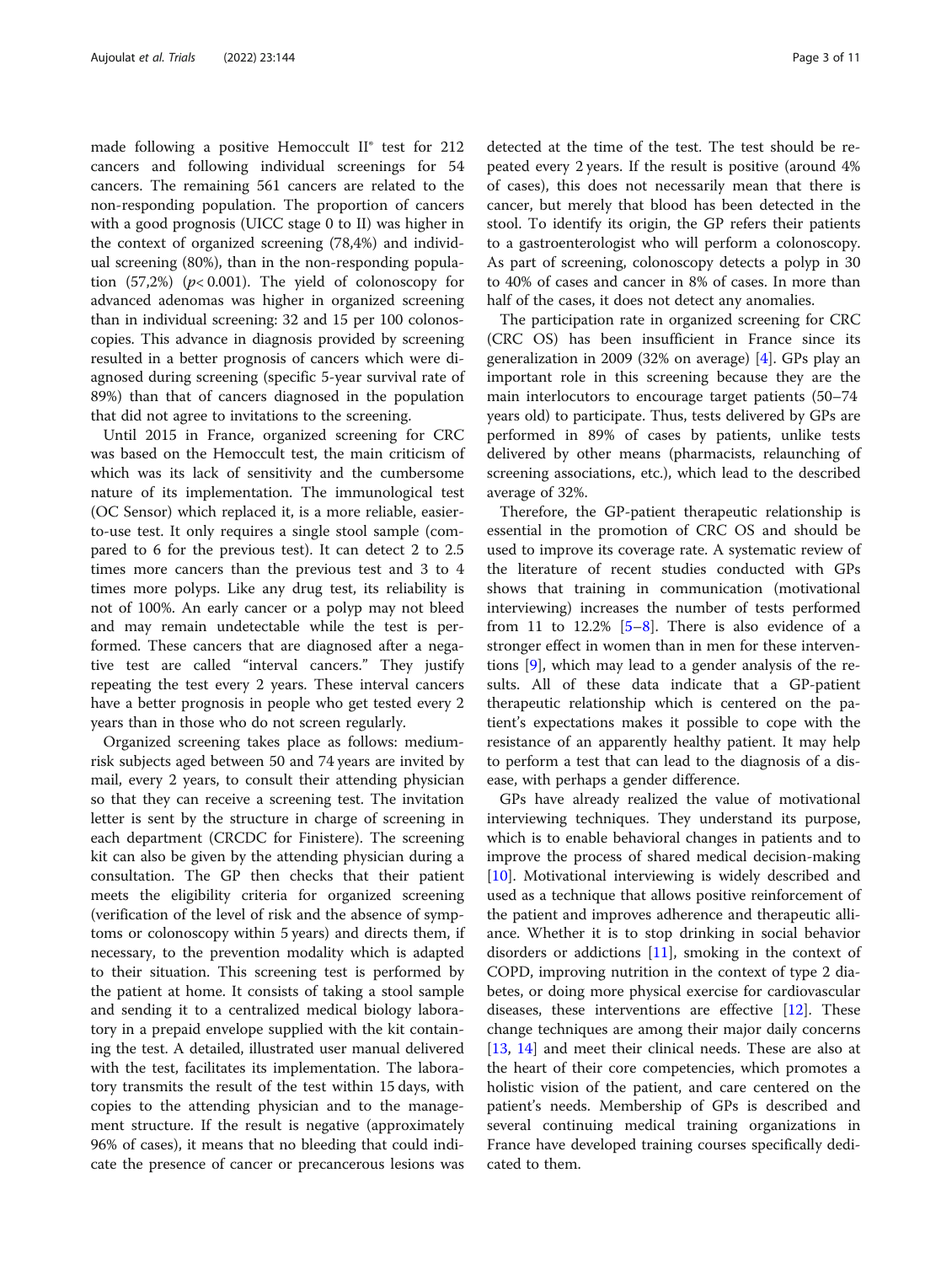This study will consider the effectiveness of motivational interviewing as a function of the level of resistance to screening, measured in patients at medium risk. It will be assessed by a patient self-questionnaire adapted from the Health Belief Model (HBM), which aims to predict healthy behaviors [\[15](#page-10-0)–[17\]](#page-10-0). A repeated evaluation of the reluctance to screening and of the patient's self-estimated life expectancy at 0, 6 months, 12 months, and 24 months will be carried out, allowing the calculation of a dynamic score to identify the evolution of perceptions of OS over 2 years.

The first CRC screening campaign in Finistere was followed at 48% by the target population. This rate fell during the second campaign in 2006 to 32% and subsequently remained at this threshold [[18\]](#page-10-0). The CRC screening test is effective on patient mortality from a 45% participation, but a 65% participation is recommended to obtain an optimal decrease in mortality [[19](#page-10-0)]. GPs play a central role in CRC screening by offering testing and repeating the individual and societal usefulness of screening for CRC. Thus, in 2015, a French study showed that when the tests were delivered by GPs, they were carried out in 89% of cases [[20\]](#page-10-0). The main obstacle to the patient's decision to perform the test was the absence of a proposal by the GP, and communication mainly focused on biomedical data [\[20](#page-10-0)]. Several studies have investigated the reasons why GPs do not offer the CRC screening test. It turns out that for GPs, it took too long to explain. Consequently, it was difficult to include CRC screening in a consultation.

Patients, for their part, expected an offer for the test from their GP and communication focused on their expectations [[8\]](#page-10-0). Several national and international studies revealed that patients would like more communication centered around themselves for the presentation of the test [[21\]](#page-10-0). Several studies focusing on communication and relationship training have shown that this allows an increase in the number of tests read. A study carried out in 2011 among 45 GPs in France showed a 12.2% increase in the number of tests performed. The participation rate of patients in the intervention group was 36.7% compared to 24.5% in the control group ( $p = 0.03$ ), after the latter received a 4-h communication training in the part of CRC screening. This training consisted of 2 scenarios using a video on doctor-patient communication, one with a compliant patient and the other with a non-compliant patient, followed by a discussion and interactive methods including roleplay [[8\]](#page-10-0). In 2013, a study that took place in the center of Southern France also showed an increase of 12% in performed tests. In this case, the GPs had attended 2 meetings. The first one approached screening tools and allowed for an exchange of practices between

peers. The second one, 6 months later, allowed an analysis of changes in practices and introduced motivational interviewing techniques [[5\]](#page-10-0). Other studies had shown more moderate increases in the screening rate, where interventions performed with GPs included doctor visits or educational workshops [\[6](#page-10-0), [7](#page-10-0), [22](#page-10-0), [23\]](#page-10-0).

Other researches have shown that prevention interventions focused only on education had no impact on opinion, motivation, or intention of target people and the effective screening rate [\[22,](#page-10-0) [24](#page-10-0)–[27](#page-10-0)]. Consequently, these various studies seemed to indicate that interventions based on communication from the GPs, in particular while using motivational interviewing techniques, would be the most effective for increasing CRC screening rates. This is why this study offers to adapt GPs training in motivational interviewing to the promotion of colorectal screening.

## Objectives {7}

The main objective is to determine if training GPs in motivational interviewing is effective to increase the OS CRC participation rate of at least 10%.

The secondary outcome will be the reluctance to screening and the patient's self-estimated life expectancy at 0, 6, 12, and 24 months using the Health Belief Model (HBM).

## Trial design {8}

This study is a cluster randomized control trial with GPs practice as a cluster unit. The allocation ratio is 1. It is a superiority trial. GPs agreeing to participate are randomized into control or intervention groups according to their CRC screening profile. GPs are divided in three screening profiles. Low screeners were defined as 0 to 19 screenings per year. Moderate screeners were defined as 20 to 100 screenings per year. High screeners were defined as more than 100 screenings per year.

The control group is composed of GPs who have never participated in motivational interviewing training. They include their patients for the study, without changing their practice with respect to CRC OS.

The intervention group also consists of GPs, similar to those in the control group, who never participated in motivational interviewing training.

In a health center with more than one GP, there could be GPs who benefited from motivational training and GPs who haven't. This could result in crosscontamination. The authors think this will be limited because the GPs who have motivational training are asked not to talk about motivational interviewing to the other GPs during the study and because motivational interviewing requires some practice, which the GPs in the control group will not have at all. The intervention is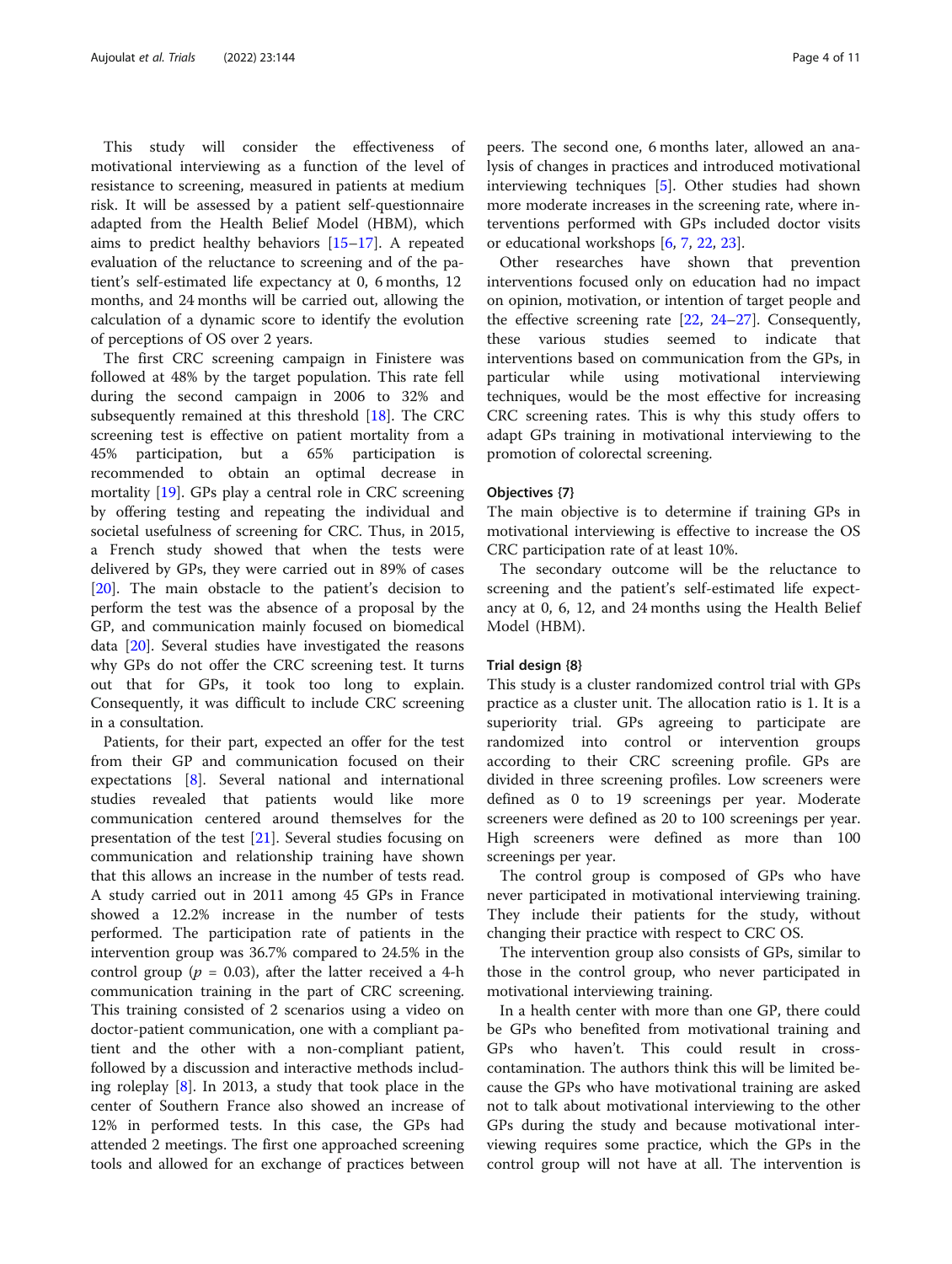not about learning what motivational interviewing is but about practicing and mastering it.

## Methods: Participants, interventions, and outcomes

## Study setting {9}

The study will take place in primary care in Brittany, France. The GPs will be contacted from the list of the County Council of the medical order of Finistère (890 registered in general medicine).

#### Eligibility criteria {10}

Inclusion criteria for people who lend themselves to research:

- People at medium risk of CRC, residing in Finistère and aged 50 to 74 years old.
- The study applies to patients who have never participated in the organized screening of the organized screening management structure.

Criteria for not including people who are suitable for research:

- People who do not have an address allowing them to receive the HBM questionnaire are excluded from the study.
- People who do not meet the criteria for organized screening (high risk and very high risk of CRC).
- People who cannot give their written consent: patients under guardianship, curatorship, non-French speakers, illiterate people.

## Who will take informed consent? {26a}

Written consent will be obtained by GPs during the first consultation.

## Additional consent provisions for collection and use of participant data and biological specimens {26b}

On the consent form, participants will be asked if they agree to the use of their data should they choose to withdraw from the trial. Participants will also be asked for permission for the research team to share relevant data with people from the Universities taking part in the research or from regulatory authorities, when it is relevant. This trial does not involve collecting biological specimens for storage.

## Interventions

## Explanation for the choice of comparators {6b}

The comparators were chosen among GPs who had no motivational training since they fit in with the basic general practitioner population.

The data will be collected in both groups. The expected difference between the 2 groups is at least 10%. Indeed, the current screening rate is 35% in Finistère and its increase of 10% would make it possible to reach the minimum recommendations to influence mortality.

## Intervention description {11a}

The management of patients does not differ from their usual care. The offer to participate in this study will take place during one of their consultations at the GP's office, not involving any additional time or travel constraints for the patient. Screening is offered to the entire target population by CRCDC.

GPs of the control group do not change their consultation method or their proposals around CRC screening.

During the study, the intervention group will receive a 6-day motivation interviewing training associated with video-call reminder sessions of 30 min. After the training, they will be allowed to include their patients.

Motivational interviewing training is provided by motivational interviewing experts and is part of the national university training organization in general medicine. The training takes place in person with all the investigators of the intervention group. The experts provide theoretical knowledge on motivational interviewing, but above all, practical training through the use of roleplays commonly used in motivational interviewing. This practical training is preferably focused on colorectal cancer screening in a person who has never participated in screening. There are 3 face-to-face 2-day sessions, spaced 3 months apart, in which all the intervention group participates. One month after the end of these 6 days of training, the participants of the intervention group meet in a group of 5 participants by videoconference with experts other than those of the initial training, belonging to the French-speaking association for the dissemination of motivational interviewing. This videoconference consists of the supervision of several consultations recorded in the interval by general practitioners in their daily practice.

At the end of the training, the participants in the intervention group should, in order to promote screening:

– Stick to the motivational spirit (Collaboration between two caregiver-patient experts/Acceptance of the patient's value, autonomy, manifestation of empathy and valuation of their approach/Evocation of desires, capacities, reasons, and needs of the patient to change a behavior prejudicial to their health/Compassion which makes it possible to prioritize the well-being and the needs of their patients, in a spirit of benevolence).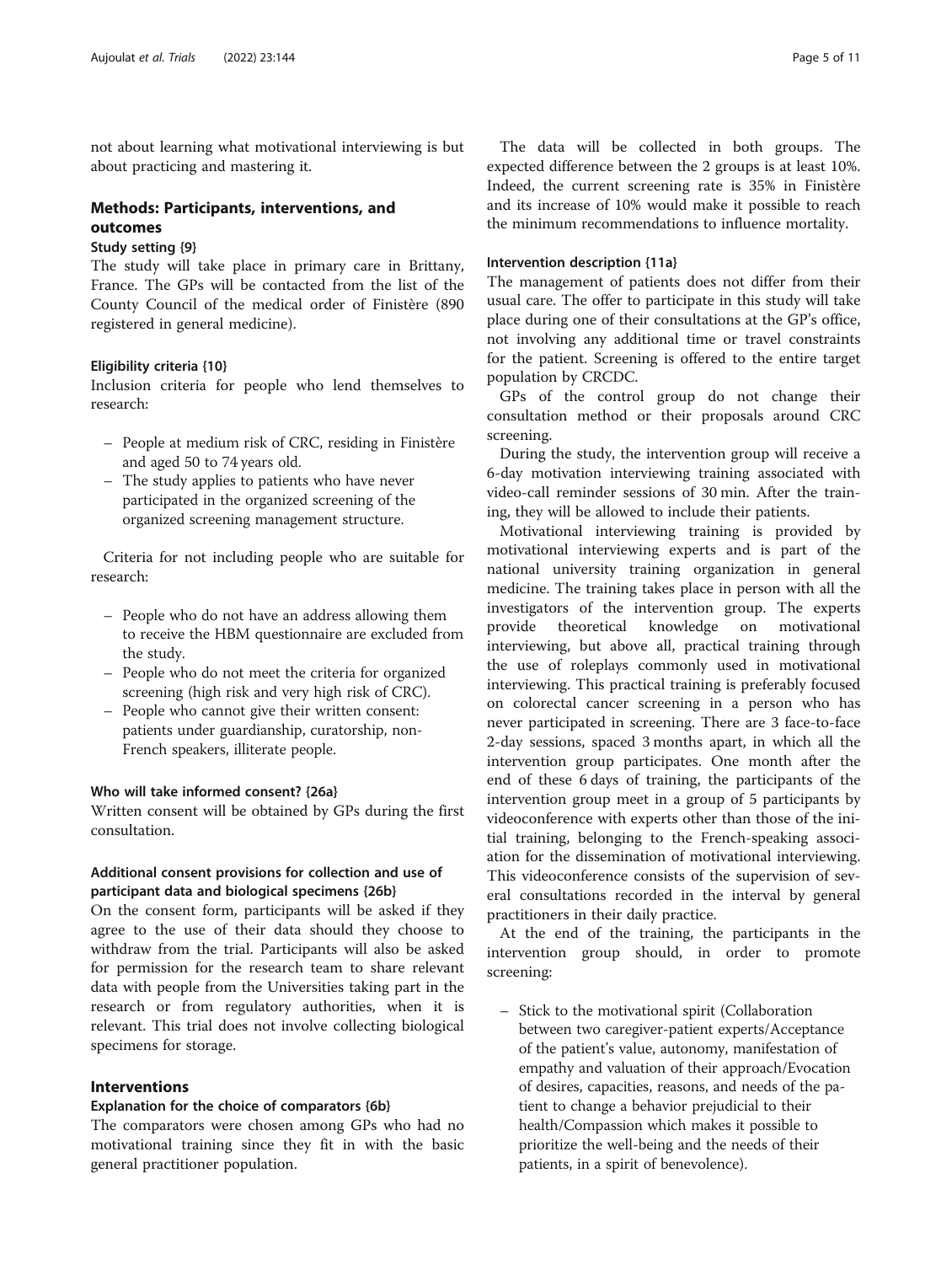- Acknowledge the temptation of the corrective reflex, realizing that dissonance is the fruit of the relationship
- Know the relational dead ends and how to "roll" with dissonance
- Have knowledge of the following basic skills: open questions, reflections, curriculum vitae, valuation, ask-share-ask, motivational balance, importance and trust scales
- Know the four fundamental processes: creating an alliance, focusing on a change objective, evocation, planning
- Know how to spot the speech change, or need change if necessary

Qualitatives studies by semi-structured interview are conducted before the start of motivational training to find out the barriers and facilitators encountered by GPs during colorectal cancer screening. Further qualitative semi-structured interview studies will be performed at the end of the study with GPs trained in motivational interviewing to find out how they used motivational interviewing during the study.

## Criteria for discontinuing or modifying allocated interventions {11b}

Subjects will be able to withdraw their consent and request to withdraw from the study at any time and for any reason. In the event of premature discharge, the investigator should document the reasons as fully as possible so that they can be analyzed. The investigator may temporarily or permanently discontinue a subject's participation in the study for any reason that would best serve the subject's interests, particularly in the event of serious adverse events, which is highly unlikely given the model of the study. In the event of a subject lost to follow-up, the investigator will make every effort to reconnect with the person. GPs who have agreed to participate will be able to withdraw from the study. A questionnaire will then be sent to the GP to find out the reasons for their withdrawal.

## Strategies to improve adherence to interventions {11c}

After the inclusion visit, during which patients have given their consent to participate, self-administered questionnaires at 6, 12, and 24 months will be sent to their homes.

On the same dates, the number of immunological tests for CRC performed will be noted.

If, at 24 months, the patient has not performed his immunological test, a telephone interview will be carried out in order to understand the reason for his refusal to perform this test. The analysis technique will be qualitative, using a thematical analysis. A verification of

the completion of the questionnaires and the progress of recruitment will be carried out throughout the study.

Recruitment will be 1 to 2 patients per GP per month, for 12 months. This recruitment will be monitored and any delay in inclusion will be re-launched in both groups.

## Relevant concomitant care permitted or prohibited during the trial {11d}

Implementing motivational interviewing will not require alteration to usual care pathways (including use of any medication) and these will continue for both trial arms.

## Provisions for post-trial care {30}

The sponsor will ensure full compensation for the harmful consequences of research for the person who lends himself or herself to the study and its beneficiaries, unless they can prove the damage is not attributable to their fault or that of any party involved, without that may be accepted the act of a third party or the voluntary withdrawal or the person who had been consented to participate in the research.

## Outcomes {12}

The primary outcome of this study is to assess the impact of training general practitioners in motivational interviewing on the organized screening rate for CRC (CRC OS) at 24 months. The 24-month period varies and starts when individual patients are recruited.

The secondary outcomes are:

- Assessing the impact of training general practitioners in motivational interviewing, on the organized screening rate for CRC (CRC OS) at 12 months
- Exploring the ambivalence of patients with respect to the CRC OS by means of a self-questionnaire measuring the variables influencing health behaviors (health belief model) [\[28,](#page-10-0) [29](#page-10-0)] and exploring the opinion of patients on their life expectancy [[30\]](#page-10-0). This assessment will take place at the start of the study, at 6 months, 12 months, and 24 months. It will be performed by all patients who have agreed to participate in the study.
- Exploring the reasons for patients who refused to take the test after 2 years.
- Identifying any difference in screening that could be linked to the patient's gender, and quantifying this difference.

## Participant timeline {13}

The participant timeline is shown in Fig. [1](#page-6-0).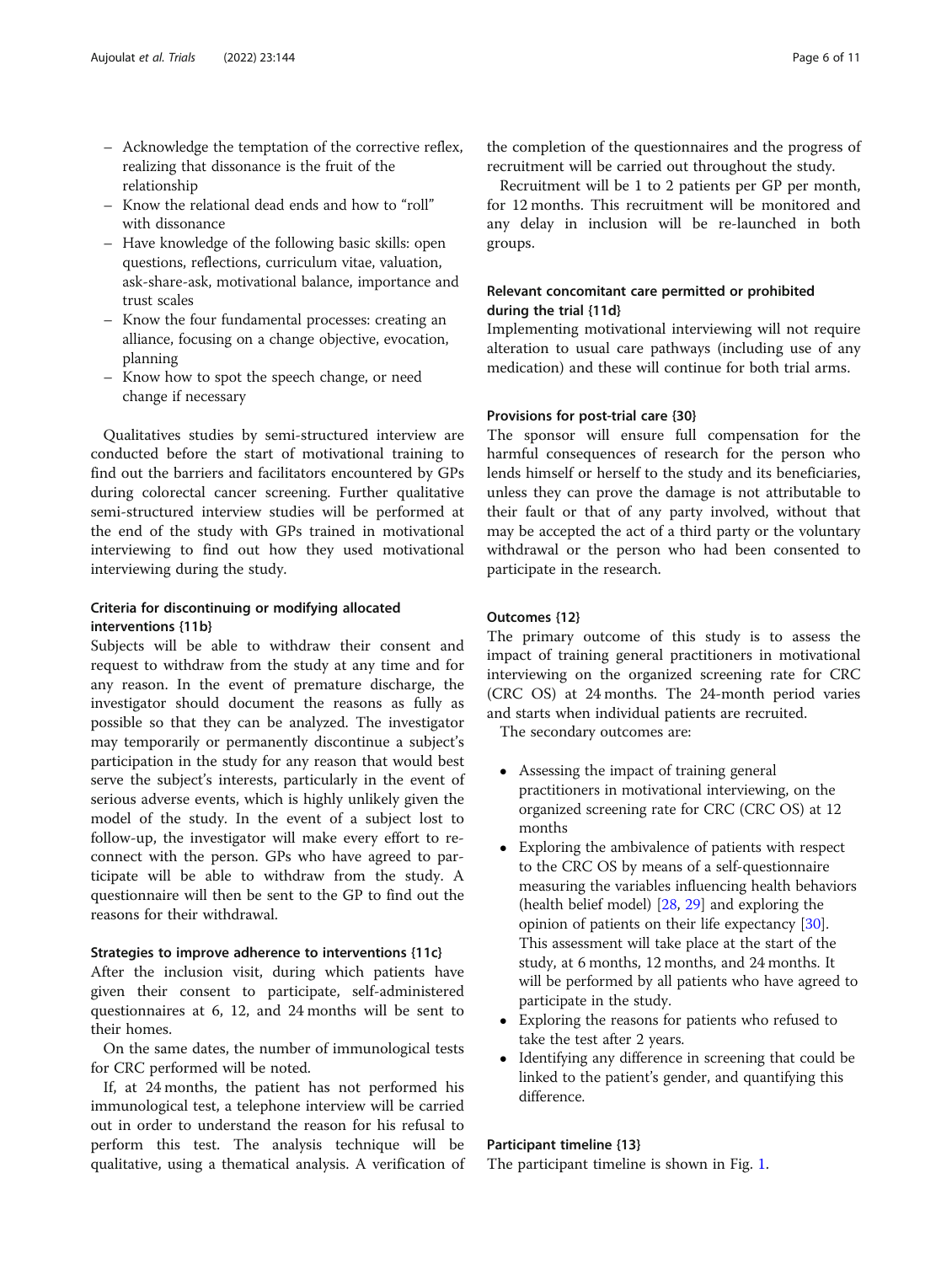<span id="page-6-0"></span>

| <b>TIMEPOINT</b>                                                                   | $-t_6$       | $-t_5$ | $-t_4$       | $-t_3$ | $\mathfrak{t}_0$ | $\mathfrak{t}_{6}$ | $t_{12}$                  | $t_{24}$                  |
|------------------------------------------------------------------------------------|--------------|--------|--------------|--------|------------------|--------------------|---------------------------|---------------------------|
|                                                                                    |              |        |              |        |                  |                    |                           |                           |
| <b>ENROLMENT:</b>                                                                  |              |        |              |        |                  |                    |                           |                           |
| Letter and study<br>membership form,<br>for GPs                                    | $\mathsf{X}$ |        |              |        |                  |                    |                           |                           |
| Dunning call for<br><b>GPs</b>                                                     |              | X      | $\mathsf{X}$ | X      |                  |                    |                           |                           |
| <b>Training</b><br>in<br>motivational<br>interviewing<br>for<br>intervention group |              |        |              |        | X                |                    |                           |                           |
| <b>INTERVENTIONS:</b>                                                              |              |        |              |        |                  |                    |                           |                           |
| of<br><b>Inclusion</b><br>patients                                                 |              |        |              |        |                  |                    |                           |                           |
| <b>ASSESSMENTS:</b>                                                                |              |        |              |        |                  |                    |                           |                           |
| Self-administered<br>questionnaire                                                 |              |        |              |        | X                | X                  | $\boldsymbol{\mathsf{X}}$ | $\boldsymbol{\mathsf{X}}$ |
| Immunological test                                                                 |              |        |              |        |                  | X                  | $\boldsymbol{\mathsf{X}}$ | $\times$                  |
| Fig. 1 Enrolment, interventions, and assessments                                   |              |        |              |        |                  |                    |                           |                           |

#### Sample size {14}

A classic randomized trial would require 752 subjects in total, for a power of 80%; an increase in the participation rate of 35 to 45%, and an alpha risk =  $5\%$  (two-tailed test). However, this power is here reduced by the existence of an intra-class correlation, measuring the degree of resemblance of the responses of patients from the same physician, quantified by the intra-class correlation coefficient ρ. The inflation factor by which to multiply the number of subjects is then  $(1+(m1) \rho)$ , where m is the size of a cluster. The intra-class correlation coefficient (ICC) is typically of the order of 0.001 to 0.05. In the case of this study (CRC OS), an ICC value of 0.01 seemed reasonable. The correlation between doctors and patients is less important for screening procedures and the monitoring of acute pathologies than it is for the monitoring of chronic pathologies. With 82 GPs including patients and an average cluster size of 10 assessed patients per GP, the chosen coefficient is 1.09. A total staff of 820 patients divided between 82 doctors, will guarantee a power of 80%. With 5% lost to followup, the number of patients needed is 864 patients, which will be rounded up to 902, or 11 patients per GP to compensate for loss.

The software used for the statistical analysis will be R and SAS software, depending on the analysis.

## Recruitment {15}

A total of 902 patients will have to be recruited, or 451 patients per arm. In each arm, 41 GPs will need to recruit an average of 11 patients over a period of 1 year. This represents 1 to 2 recruitments per month per GP.

In Finistere, the medical density of GPs is 113 doctors per 100,000 inhabitants, or 885 patients per GP (STATISS 2015, ARS Bretagne), which ensures the feasibility of the study.

General practitioners recruit during their usual consultations. When a patient meets the eligibility criteria to join the study, the GP presents the study to him and suggests that they enter the protocol.

Recruitment is facilitated by patients who receive the CRC OS screening introductory letter usually sent during the national CRC OS promotion campaign, and who may mention it to their GP.

# Assignment of interventions: Allocation

## Sequence generation {16a}

GPs in the control and intervention group will be randomized. GPs who have received training in motivational interviewing in the past will be excluded. The stratification will make it possible to obtain 2 homogeneous groups of physicians in terms of the participation rate of their patients in screening the year preceding the study. This randomization will be carried out using groups of screening test prescribers defined by the Association for cancer screening in Finistere (CRCD C). GPs are divided into three screening profiles. Low screeners were defined as 0 to 19 screenings per year. Moderate screeners were defined as 20 to 100 screenings per year. High screeners were defined as more than 100 screenings per year For each doctor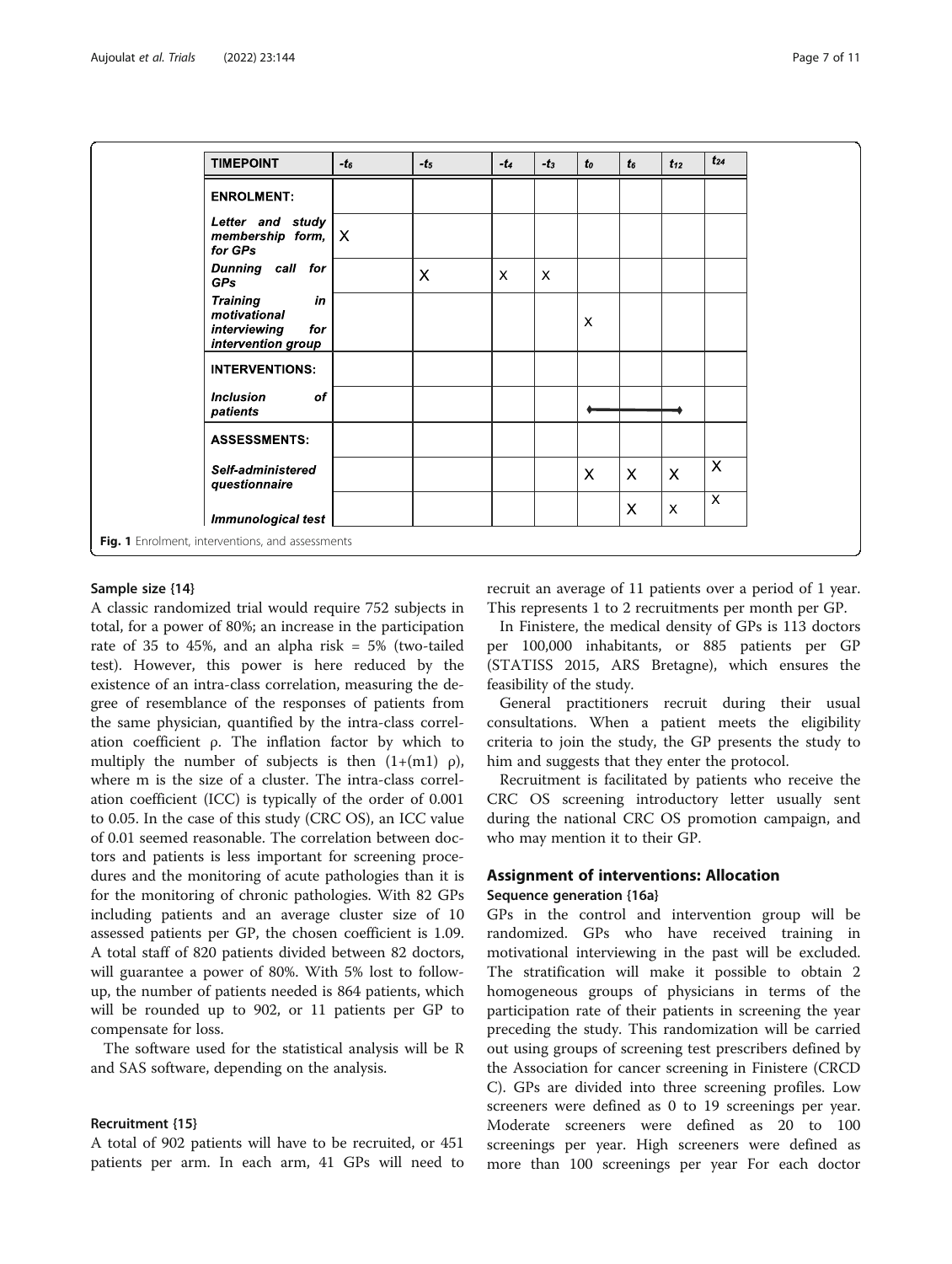successively included in the trial, the randomization list will give his or her status as participating or not participating in the MI training. The allocation ratio is 1.

#### Concealment mechanism {16b}

The allocation sequence is performed by opaque sealed envelopes, randomized in 1:1, stratified on the screening profile.

#### Implementation {16c}

The recruitment of GPs will be carried out by the authors. It will be done initially by mail, followed by 3 reminders every month by email or by phone. These GPs will be contacted from the list of the Finistère order of doctors. GPs who say they have already been trained in motivational interviewing are excluded. Randomization will be carried out by the data management unit of the CHRU of Brest.

## Assignment of interventions: Blinding

## Who will be blinded {17a}

As the study is based on the participation of GPs in training, the trial is necessarily open to physicians. However, patients will not know if their doctor has received training in motivational interviewing and will be assigned randomly in groups. The outcome assessment is objectively measured electronically.

## Procedure for unblinding if needed {17b}

Only outcome assessors and patients are blinded so unblinding will not occur.

## Data collection and management

## Plans to promote participant retention and complete follow-up {18b}

No compensation is provided for patients.

#### Data management {19}

All the information required by the protocol will be recorded in an electronic case report form (CRF). The data will be disseminated as and when they are obtained, and explicitly recorded in these notebooks. Each missing item must be coded. The online filling of the observation notebook by the investigator allows the data to be viewed quickly and remotely. The investigator is responsible for the accuracy, quality, and relevance of all data entered. In addition, when entered, this data is immediately verified through consistency checks. As such, it will validate any change in value in the CRF. These modifications are subject to an audit trail. A justification can be included as a comment. A paper printout will be requested at the end of the study, authenticated (dated and signed) by the investigator. A copy of the authenticated document intended for the sponsor will be archived by the investigator.

Data entries will be carried out electronically via an internet browser. The setting of the CRF as well as the data management of the study data will be carried out by the data management unit (DMU) of the CHRU of Brest using the Ennov Clinical software<sup>®</sup>. The data analysis will be carried out by the statistical service of the DMU of the CHRU of Brest using SAS and R software. The CRCDC data extraction (i.e., has the screening been carried out or not) will be done on their business software, Lynx®, thanks to the IT services company in charge of the development of this tool. The data required for the study will be integrated into the clinical database using the CS Import module of the Ennov Clinical software.

## Confidentiality {27}

This study requires access to data from directly identifying medico-administrative databases (name, maiden name, first name, date of birth, welfare number, affiliation fund, attending physician, postal address, telephone, date of last update), the "reference methodology" (MR-OO1) in the application of the provisions of article 54 paragraph 5 of the law n°78-17 of January 6, 1978, as amended relating to data processing, files and to freedoms does not apply, and it is necessary to apply for authorization from the Commission Nationale de l'Informatique et des libertés (CNIL) in order to be able to access this identifying data. The data processing also complies with the General Data Protection Regulation of the European Union No. 2016/679.

In accordance with the provisions concerning the confidentiality of data to which the persons responsible for the quality control of research have access (Article L.1121-3 of the Public Health Code), in accordance with the provisions relating to the confidentiality of information, in particular related to the nature of the products, the tests, the people who are suitable for them and the results obtained (article R.5121-13 of the public health code), the people with direct access will take all the necessary precautions to ensure confidential information relating to the products, the test, the persons who are suitable for them and particularly regarding their identity and the obtained results. These people, as the investigators themselves, are subjected to professional secrecy (under the conditions defined by articles 226-13 and 226-14 of the penal code). During or at the end of the research, the data collected on suitable people and sent to the sponsor by the investigators (or any other specialized stakeholders) will be coded. They must not in any case show the names of the persons concerned or their addresses in clear. Only the first letter of the subject's last name and first name will be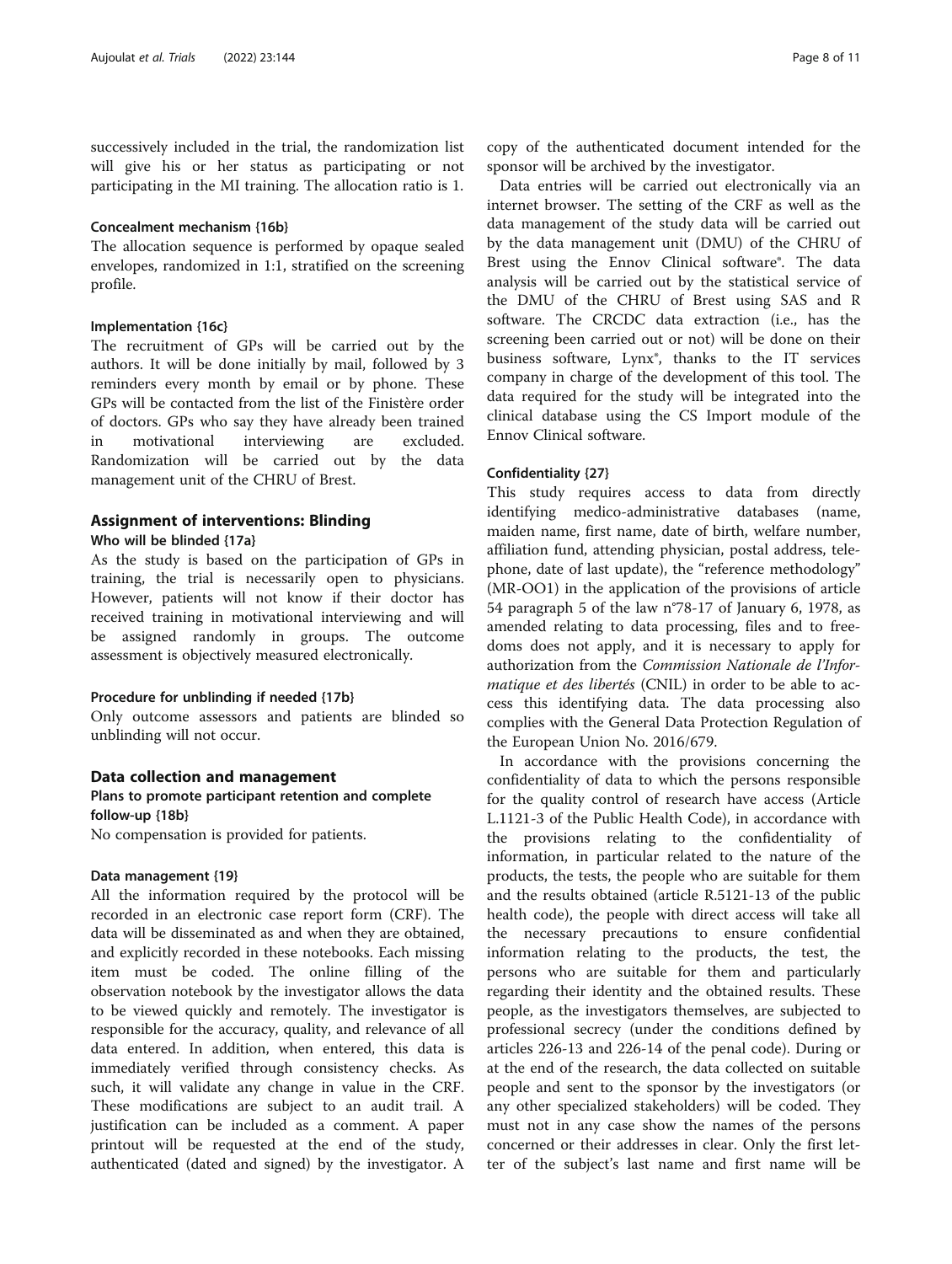recorded, along with a study-specific coded number indicating the order of inclusion of subjects. The sponsor will ensure that each person who is involved in the research has given their written consent for access to the individual data concerning them and is strictly necessary for the quality control of the research.

## Plans for collection, laboratory evaluation, and storage of biological specimens for genetic or molecular analysis in this trial/future use {33}

There will be no biological specimens collected.

## Statistical methods

## Statistical methods for primary and secondary outcomes {20a}

A descriptive analysis of GPs and recruited patients will be carried out using the usual statistical parameters: frequency and percentage for qualitative variables; number, mean, standard deviation, median, quartiles, minimum, and maximum for quantitative variables. The comparison of response rated between the two groups takes into account the within-class correlation indicated by cluster randomization. A GEE logistic model (Generalized Estimating Equations, Liang & Zeger, 1986) will be used, with the "sandwich" estimator of the variance matrix. The GEE method requires retaining the structure of the correlation matrix describing the similarity of response within the same cluster. For cluster randomized trials, it is natural to assume that this matrix is "swappable" in shape. This modeling can obtain an odds ratio with a confidence interval not biased by the existence of an intra-class correlation. The analysis of the secondary criteria used, for the same reasons, a mixed linear model making it possible to take into account the intra-class correlation using an "exchangeable" structural correlation matrix. It is an intention-to-treat analysis.

For people who have not completed their 24-month test, open individual telephone interviews will be conducted to explore the reasons.

## Interim analyses {21b}

The interim analyses will follow the same rules as those described previously. The interim analyses will concern the analyses at 6 and 12 months. There are no anticipated problems that are detrimental to the participant.

## Methods for additional analyses (e.g., subgroup analyses) {20b}

There will be no additional analyses.

# Methods in analysis to handle protocol non-adherence and any statistical methods to handle missing data {20c} Missing data will be identified by a clinical researcher

from the Ea SPURBO of Brest. Investigators will be called back to complete the data. The remaining incomplete files will be declared as lost to follow-up.

## Plans to give access to the full protocol, participant leveldata and statistical code {31c}

All plans and anonymized data will be accessible from an electronic drive. Access to the data can be obtained on request.

## Oversight and monitoring

## Composition of the coordinating center and trial steering committee {5d}

The coordinating center will be provided by the delegation of clinical research and innovation of the CHRU of Brest. It will ensure the proper conduct of the study, the collection of the data generated in writing, their documentation, recording, and report, in accordance with the Standard Operating Procedures implemented within the CHRU of Brest and in accordance with Good Clinical Practices as well as the legislative and regulatory provisions in force.

Information regarding participation in the CRC OS will be collected at the organizational center, CRCDC, which ensures that information is collected in the same way for all patients

## Composition of the data monitoring committee, its role and reporting structure {21a}

The investigator and the members of his team agree to make themselves available during Quality Control visits carried out at regular intervals by the Clinical Research Associate. During these visits, the following elements may be reviewed in accordance with the monitoring grade defined by the sponsor for the study: informed consent, compliance with the study protocol and the procedures defined therein, quality of the data collected in the observation notebook: accuracy, missing data, consistency of the data with the "source" documents (self-questionnaires)

#### Adverse event reporting and harms {22}

As part of this study, the investigators will notify the adverse effects in relation to the research occurring during the participation of the patients via a declaration form, in order to allow the constitution of a register which will be used for the drafting of the final report of the study. The risks likely to expose the person who is lending themselves to the research are trivial, and the examinations present very few undesirable effects; they are neither painful nor physically restrictive. The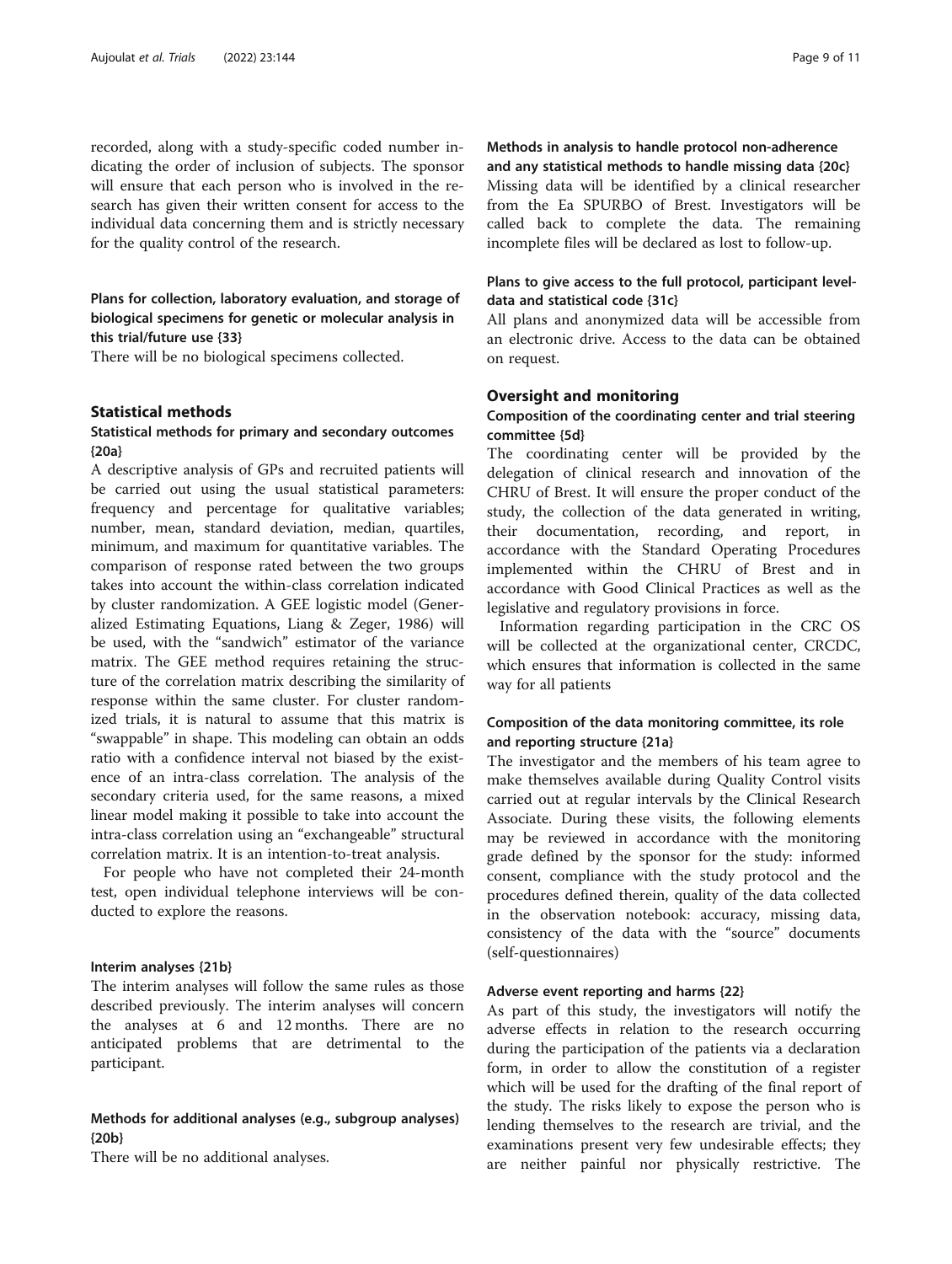psychological constraints incurred by the person are those relating to the CRC OS, that is to say an apprehension linked to an expectation of a result. Research does not increase this risk because screening is designed to be done by all people at average risk of developing CRC and the training offered to the GPs aimed at improving communication by answering patient questions, which will lead to a reduction in psychological constraints.

## Frequency and plans for auditing trial conduct {23}

The investigators undertake to accept the quality assurance audits carried out by the sponsor. All data, documents, and reports may be subjected to audits and regulatory inspections.

## Plans for communicating important protocol amendments to relevant parties (e.g. trial participants, ethical committees) {25}

In the event of a substantial modification made to the protocol by the investigator, it will be noticed and approved by the sponsor. The latter must obtain a favorable opinion from the institutional review board (IRB) prior to its implementation. A new consent from people participating in the research will be obtained if necessary. If necessary, the protocol will be updated in the clinical trial registry.

#### Dissemination plans {31a}

The scientific communications and reports corresponding to this study will be produced under the responsibility of the principal investigator coordinating the study with the agreement of the responsible investigators. Co-authors of the report and publications will be the investigators and clinicians used, in proportion to their contribution to the study, as well as the biostatistician and associated investigators.

#### **Discussion**

If the intervention increases the screening rate by 10%, this would allow the minimum recommendations to be reached in order to influence mortality. Since the procedures for screening and medical training are the same throughout France, this would involve training all future GPs in motivational interviewing techniques. GPs could also be trained through continuing education. As motivational interviewing techniques do not differ depending on the language, these results could be extended to countries where there is organized screening for colorectal cancer. Colorectal cancer screening is not the only one that is nationally organized in France. Motivational interviewing techniques could be extended to breast cancer screening and cervical cancer screening, two cancers for which there is already nationally organized screening in France. In addition, motivational interviewing techniques can be used in areas other than cancer screening. It has been shown to be effective in alcohol use disorders, smoking, or diabetes, which are part of GPs core competencies. This would therefore be one more argument for training GPs in motivational interviewing, and therefore have positive repercussions on various health problems found in primary care.

## Trial status

V2.0 03/11/2020. Recruitment began in June 2021. The end of recruitment is estimated at June 2022.

## Abbreviations

AmDepCCR: Amélioration du dépistage du Cancer Colorectal; CHRU: Centre Hospitalier Régional Universitaire; CNIL: Commission Nationale de l'Informatioque et des Libertés; COPD: Chronic obstructive pulmonary disease; CRC: Colorectal cancer; CRCDC: Centre Régional de Coordination des Dépistages des Cancers; CRC OS: CRC organized screening; CRF: Case report form; DMU: Data management unit; EA SPURBO: Equipe d'Accueil Soins Primaire, Santé Publique, registre des cancers de Bretagne Occidentale; GEE: Generalized Estimating Equation; GP: General Practicioner; HBM: Health Belief Model; ICC: Intra-class correlation coefficient; IRB: Institutional review board; MI: Motivational Interviewing; OS: Organized screening; T0: Time 0; T6: Time 6 months; T12: Time 12 months; T24: Time 24 months; UICC: Union for International Cancer Control

#### Supplementary Information

The online version contains supplementary material available at [https://doi.](https://doi.org/10.1186/s13063-022-06056-8) [org/10.1186/s13063-022-06056-8.](https://doi.org/10.1186/s13063-022-06056-8)

Additional file 1.

#### Acknowledgements

Not applicable.

#### Authors' contributions {31b}

AP is in charge of the study and drafted this study protocol. JYLR is the Chief Investigator, he conceived the study, led the proposal and protocol development MR, JBN, DLG, JD, JF, MC, MG contributed to the study design and to

development of the proposal.

AD was the lead trial methodologist. He contributed to the study design and to the development of the proposal.

All authors read and approved the final manuscript.

#### Funding {4}

The CHRU of Brest provided all funding for the project, including GPs training, study design, and data interpretation.

#### Availability of data and materials {29}

The sponsor is responsible for obtaining the agreement of all the parties involved in the research in order to guarantee direct access to all the places where the research is carried out, to the source data, and to the source documents.

The investigators will make available to those responsible for monitoring, quality control, or audit of the research, the documents and individual data strictly necessary for this control, in accordance with the legislative and regulatory provisions in force (Articles L.1121-3 and R.5121-13 of the Public Health Code).

Any data required to support the protocol can be supplied on request.